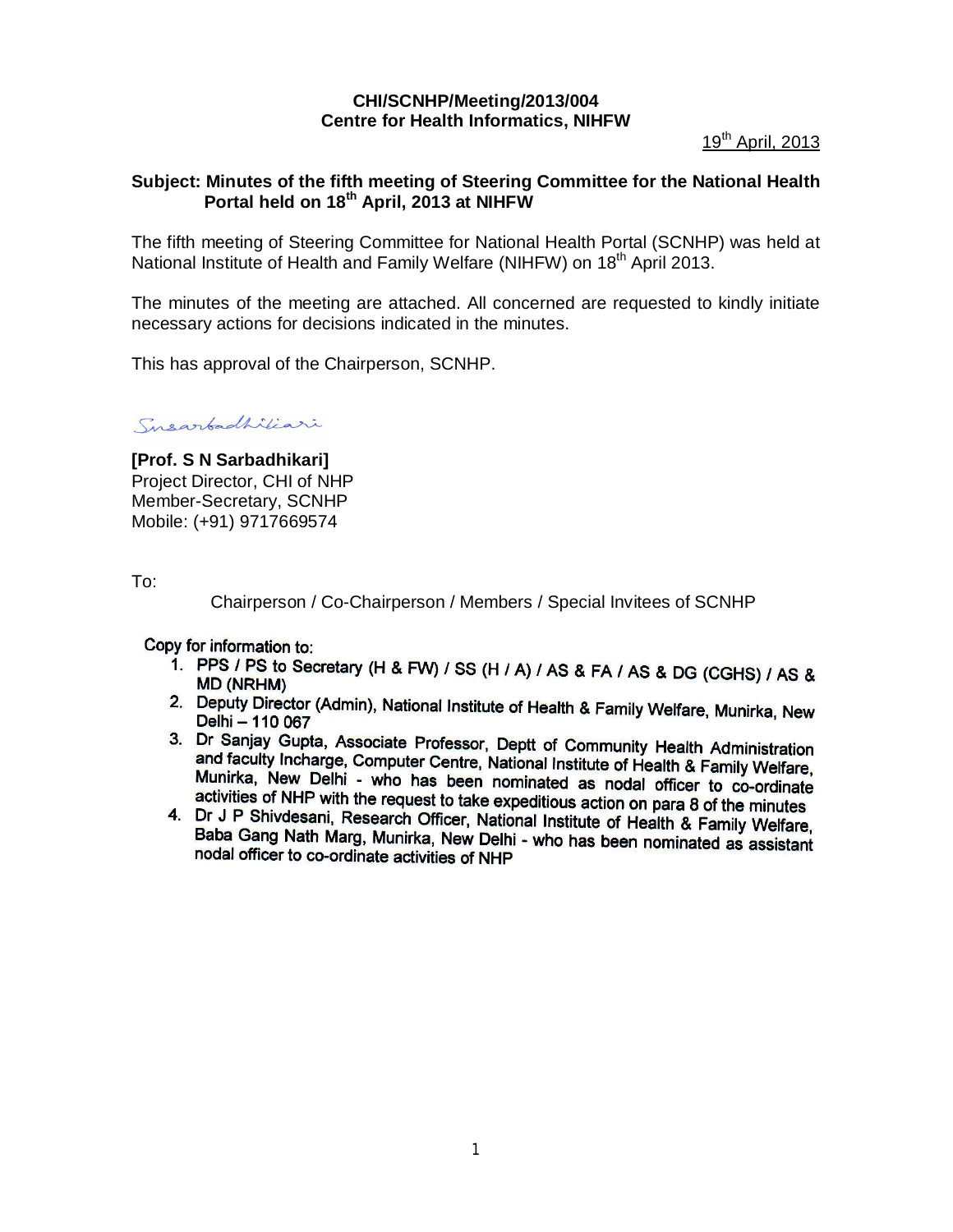### **Subject: Minutes of the fifth meeting of Steering Committee for the National Health Portal held on 18th April, 2013 at NIHFW**

The fifth meeting of Steering Committee for National Health Portal (SCNHP) was held at NIHFW on 18<sup>th</sup> April 2013. Members who attended are mentioned in the Annexure-I. Special Invitees who attended were from SJRI, Bengaluru; C-DAC, Mohali and Media Lab Asia.

1. Prof. J K Das, Director, NIHFW formally welcomed all and briefed on the progress of the NHP activities. One felt constraint was that of no explicit budgetary allocation for internal modification and furnishing of the allotted space. After discussions, the SCNHP authorized the Director, NIHFW to spend up to Rs. one crore, from the NHP Project Funds, for these activities, in accordance with the GFR rules as applicable.

2. Then Prof. Das handed over the proceedings to Prof. N K Ganguly, the Chairman of the SCNHP. Prof. Ganguly expressed satisfaction that the activities for NHP have been proceeding as planned. However, as there was problem in screening and short listing candidates to be called for interviews to the various posts for NHP, the SCNHP recommended that some of the following SCNHP members and special invitees may be empanelled for possible inclusion in the selection committee for the subsequent interviews for the various posts of CHI:

- 1. Mr. P C Cyriac, MoHFW
- 2. Prof. L M Nath, former Director, AIIMS
- 3. Dr. Shatrunjay Rawat, IIIT, Hyderabad
- 4. Mr. B S Bedi, Advisor, C-DAC
- 5. Mr. S Ramakrishnan, Advisor, NISG
- 6. Mr. J S Bhatia, ED, C-DAC, Mohali

3. Considering that aggregation of contents was an important and difficult job, it was considered prudent to invite many organizations and groups who have the relevant background and interest in partaking in the exercise and support NHP to present their background, work done in this respect and their planned work. Apart from C-DAC, Mohali who had earlier been recommended during the joint meeting of CAC / TAC on 02/4/13, for building Platform and providing the Technical Support services, St. Johns, Bangalore, and Media Lab Asia had been invited for making presentations. After a brief discussion, Chairman ruled that the idea of partnership for contents aggregation was a sound idea and NHP may work with all three and more institutions, with the caveat that contents for the benefit of larger public (which NHP was dedicated to serve) should be obtained free without any strings – if required by paying for data entry services. Co-Chairman Prof. Nath endorsed the view and noted that contents must be obtained from a large number of sources, including academia (like AIIMS, NIHFW), NGOs (like 'Sewa') and multilateral agencies (like WHO). There was some discussion on the guidelines to be followed while acting as a clearing-house for contents – such as laying down some methods or procedures for ensuring that the verifiability of statements or advisories in the contents are subject to fair interpretation which do not misguide public, as the latter are likely to treat NHP as the point of most authentic reference. The SCNHP felt that initially content may be collected from the public domain and from voluntary sources. For the time spent in developing, standardizing and validating content, some mechanisms for compensation to the (external) content providers may be worked out by the PD, CHI in consultation with the CAC.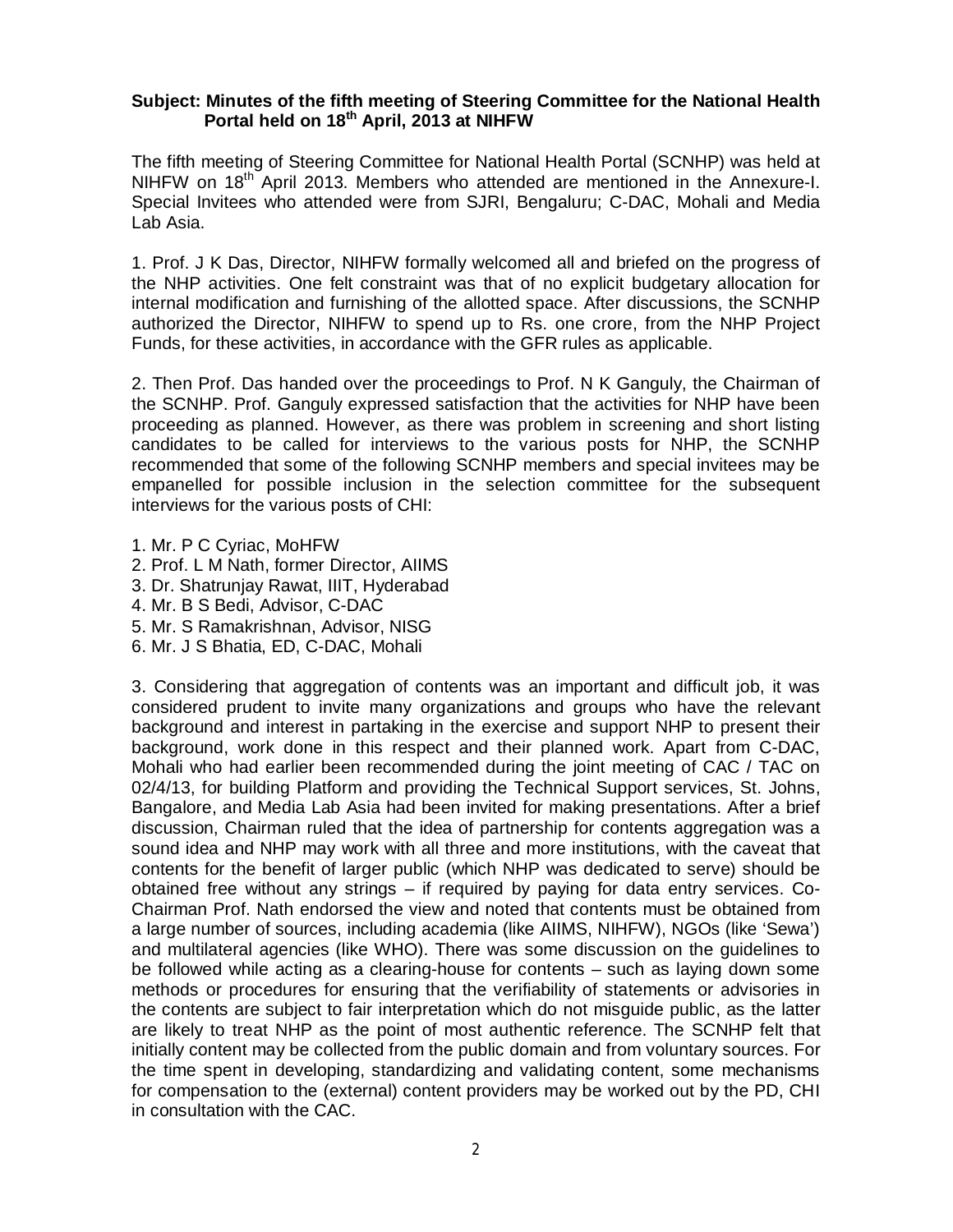Dr. Kedar from St. John's Research Institute, Bengaluru – who has been one of the principal authors of the DPR, presented their vision for content development and validation. Prof. J K Das volunteered to offer content from the NDC at NIHFW and Prof. S K Mishra volunteered to offer content from SGPGI, Lucknow. All these can be integrated through the CHI (in consultation with the CAC) to form the Central Content Development Centre (CCDC), as envisaged in the DPR. Dr. Meera Singh expressed her concerns regarding the standard formatting for the content and said that the platform developers have to ensure those templates.

4. The Media Lab Asia team presented their concept of crowd-sourcing content from the community and validating them through appropriate peer-review. Prof. Nath mentioned that only Indian faces and only figures that are liable to be properly understood in Indian context should figure in the presentation and portal pages. He again referred to the complex issue of verifiability and noted that doctors' words and points of view cannot be held as the ultimate truth in all circumstances. Other stake-holders should also be consulted in matters of truth and interpretation. He appreciated the idea of selfcorrection through the process of empowering a large number of on-line readers (who are encouraged to contribute updates, corrections and references) to ensure quality and dynamic updates. He felt the model patterned after the widely used 'Wikipedia' was a sound and interesting idea and also noted that Media Lab Asia had volunteered to contribute contents voluntarily at this stage and wished it well for active momentum.

5. C-DAC, Mohali presented their solution of developing and maintaining the platform for the NHP in such a manner that state of the art features can be incorporated in a time bound manner. They also offered to provide the PMT (Project Management Team) and TDT (Technology Development Team), as envisaged in the DPR. The SCNHP agreed, in principle, to consider C-DAC, Mohali as a solution provider. The PD, CHI was authorized to explore further details, in consultation with the TAC so that the full proposal and Service Level Agreement (SLA) with C-DAC, Mohali could be finalized at the earliest possible time to ensure the launch of the NHP on 16<sup>th</sup> August 2013.

6. The meeting ended with a vote of thanks to the Chair.